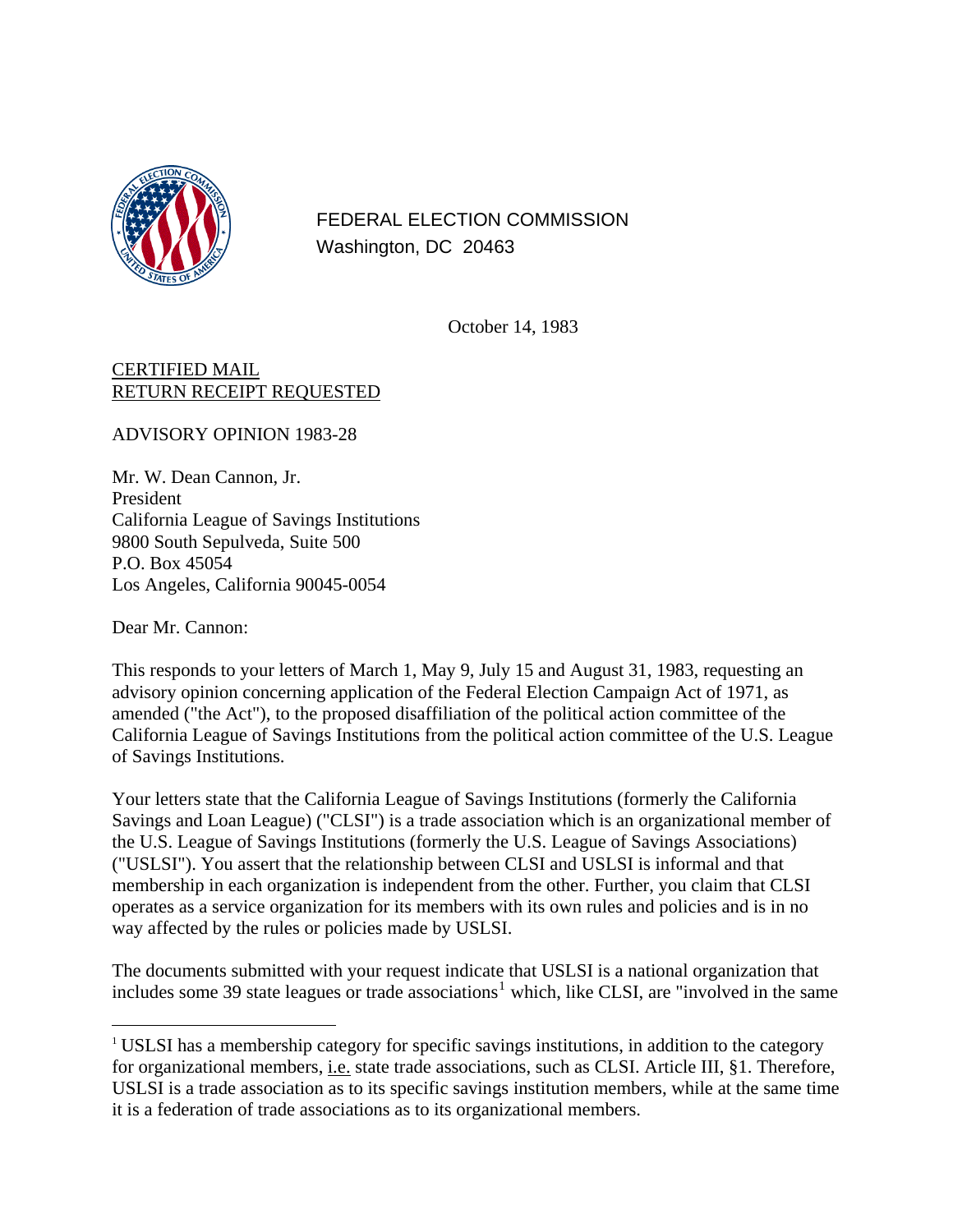line of commerce," *i.e.*, representing savings institutions in those various states. 11 CFR 114.8(g). The status of USLSI as a federation of trade associations is apparent from USLSI's constitution, which entitles each recognized state league (such as CLSI) through its single delegate, to cast 23 votes on issues and nominations before the policy-making and electing meetings of USLSI. Article IV, §3. This is clearly an advantage not available to other categories of members, such as state savings institutions. Article IV, §§2 and 4. In addition, recognized state leagues have special nomination rights to USLSI's Executive Committee and Board of Directors. Article VII, §§2 and 3.

 Your letters go on to state that the California Savings and Loan League FEDPAC ("FEDPAC"), which is the political action committee of CLSI, affiliated itself with the U.S. League of Savings Associations Political Election Committee ("SAPEC"), which is the political action committee of USLSI, on July 1, 1982. You claim that FEDPAC existed, but was independent of SAPEC prior to that date. FEDPAC members have now determined to disaffiliate from SAPEC, since a continued relationship is perceived to be no longer in FEDPAC's interests. Accordingly, you seek an opinion on whether FEDPAC may, under the Act and Commission regulations, revoke its previously disclosed affiliated political committee status with SAPEC. You also inquire about Commission procedures for "disaffiliation" of political committees, and ask whether FEDPAC may utilize these procedures, should they exist.

 Your letters and supporting documentation indicate that CLSI is officially recognized by USLSI as its California league affiliate. You do not propose to change or modify CLSI's status with USLSI. Accordingly, this relationship between USLSI and CLSI, and USLSI's status as a federation of trade associations, mean that FEDPAC and SAPEC will continue to remain affiliated political committees. Under Commission regulations, the PACs of such entities have automatic or per se affiliation with each other.<sup>[2](#page-1-0)</sup> Affiliation in this context is not a discretionary act in the first instance; rather, affiliation results from the structural or organizational relationship of the establishing entities. Consequently, no provision is made for the discretionary disaffiliation of such PACs so long as the organizational relationship of the connected, or establishing entities to one another continues unchanged. 11 CFR  $114.8(g)$ ,  $110.3(a)(1)(ii)(D)$ , and see Advisory Opinion 1977-44, copy enclosed. Accordingly, FEDPAC may not revoke its previously disclosed affiliated political committee status with SAPEC.

In view of the Commission's opinion that the affiliated political committee status of FEDPAC and SAPEC is mandatory, rather than discretionary, the Commission does not reach the general question you have asked with respect to disaffiliation procedures. 11 CFR 112.1(b). As you know, political committees are required to disclose their affiliated political committees on their statements of organization. 2 U.S.C.  $433(b)(2)$ , 11 CFR 102.2(a), (b). Any change in any information previously disclosed is required to be reported no later than ten days after the change. 11 CFR 102.2(a)(2). However, these provisions do not address the legal validity of any such change; they merely prescribe the mechanism for making an otherwise proper change in the

 $\overline{a}$ 

<span id="page-1-0"></span><sup>&</sup>lt;sup>2</sup> The PACs of specific savings institutions which are non-organizational members of USLSI, are not per se affiliated with SAPEC. See 11 CFR  $100.5(g)(2)$ ; compare 11 CFR  $100.6(b)$  and Advisory Opinion 1978-39, copy enclosed. Compare also Advisory Opinions 1976-104 and 1982-21, copies enclosed.